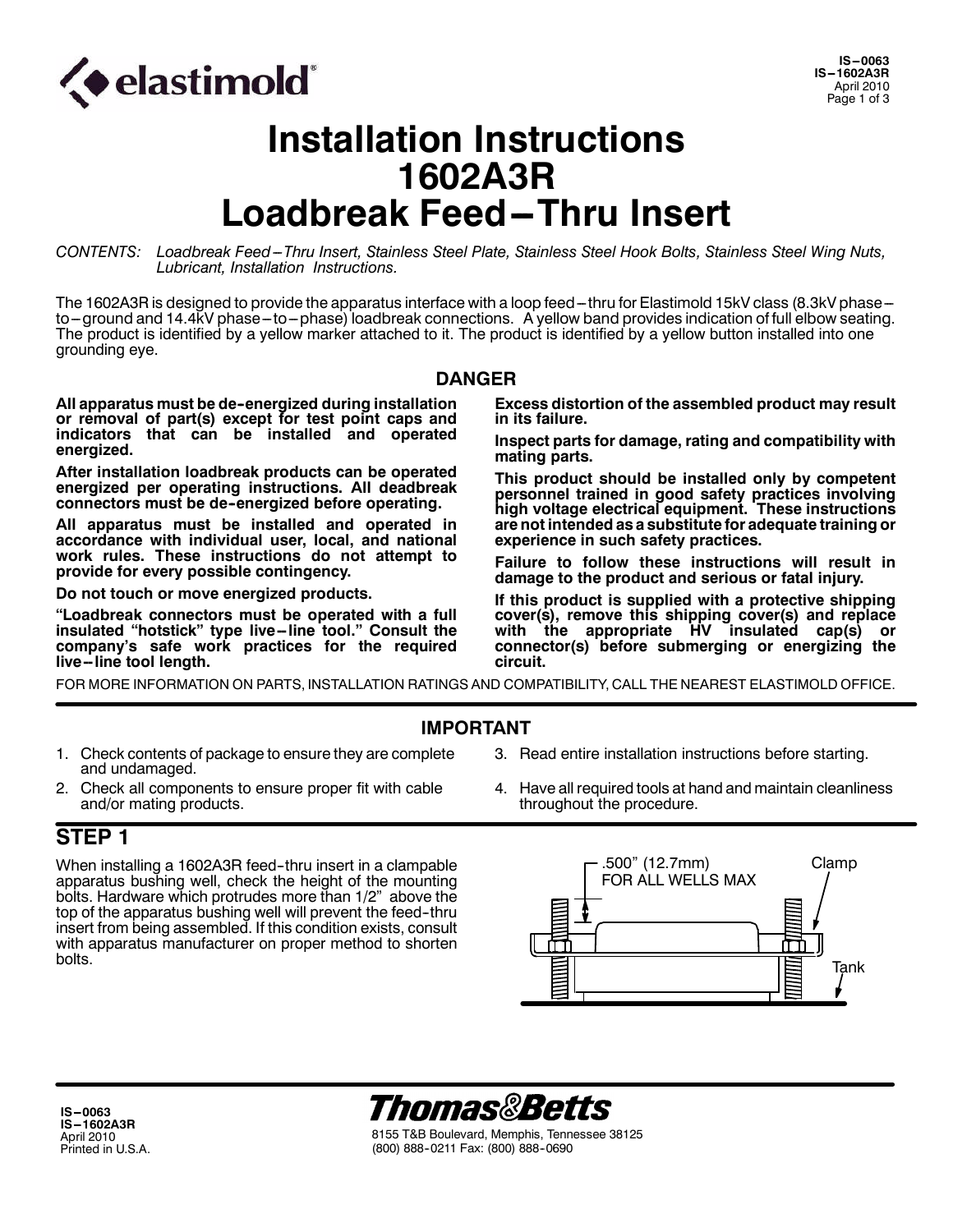## **STEP 2**

Inspect the apparatus bushing well to ensure it is dry and free from all contaminants. Lubricate the bushing well and outer well surface and the bushing well interface and cuff area of the feed--thru insert with the supplied lubricant or ELASTIMOLD approved lubricant. DO NOT SUBSTITUTE. Other lubricants may be harmful to this product and its mating parts.



## **STEP 3**

Place the lubricated portion of the feed-thru insert in the apparatus bushing well and rotate feed-thru insert clockwise until fully seated. DO NOT FORCE. Over tightening may damage threads of bushing well. The feed-thru insert has been designed with a special 180 $^\circ$ adjustment feature. Feed-thru insert may now be rotated counter--clockwise up to a half turn to obtain desired alignment. A definite stop will be felt at the end of the 180 $^\circ$ adjustment range.



## **STEP 4**

Assemble hook bolts in available upper bushing well tabs. Assemble plate over threaded end of bolts. Use hole in plate which allows the most vertical position of hook bolts. Assemble wing nut and tighten securely by hand.



## **STEP 5**

Push a length of copper wire (No. 14 AWG or equivalent) through one of the grounding holes on the feed--thru insert. Make a small loop and twist tightly, taking care not to damage the conductive shield. Connect free end of wire to the system ground using a suitable connector.

*The electrostatic grounding wire should be installed in such a manner so as not to contact the bushing interface or adjacent bushing interfaces or interfere with the placement of accessories on nearby parking stands.*

This step provides assurance that the conductive shield on the feed--thru insert is grounded.